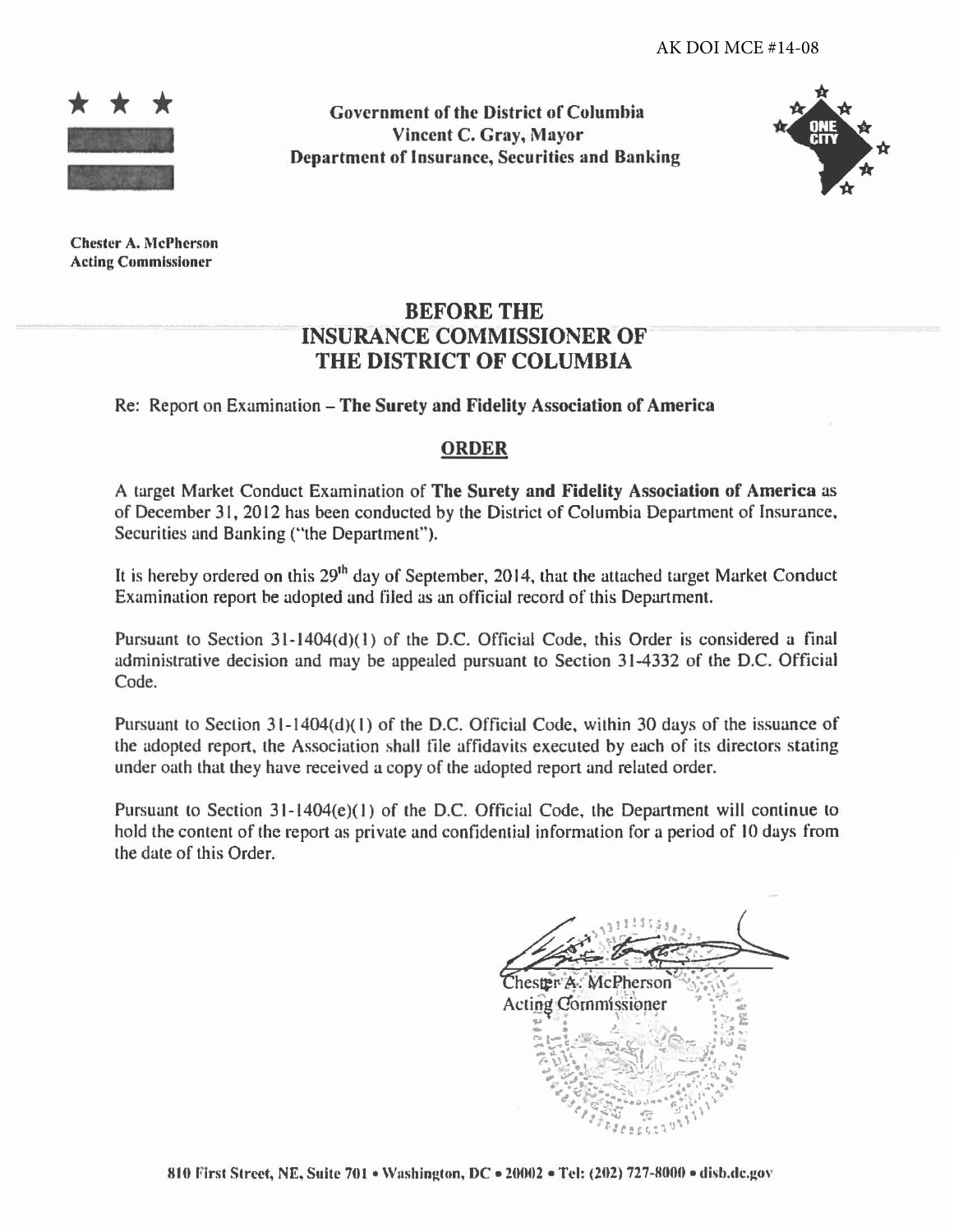# GOVERNMENT OF THE DISTRICT OF COLUMBIA

DEPARTMENT OF INSURANCE, SECURITIES AND BANKING



# REPORT ON MARKET EXAMINATION

# THE SURETY & FIDELITY ASSOCIATION OF AMERICA

AS OF

DECEMBER 31, 2012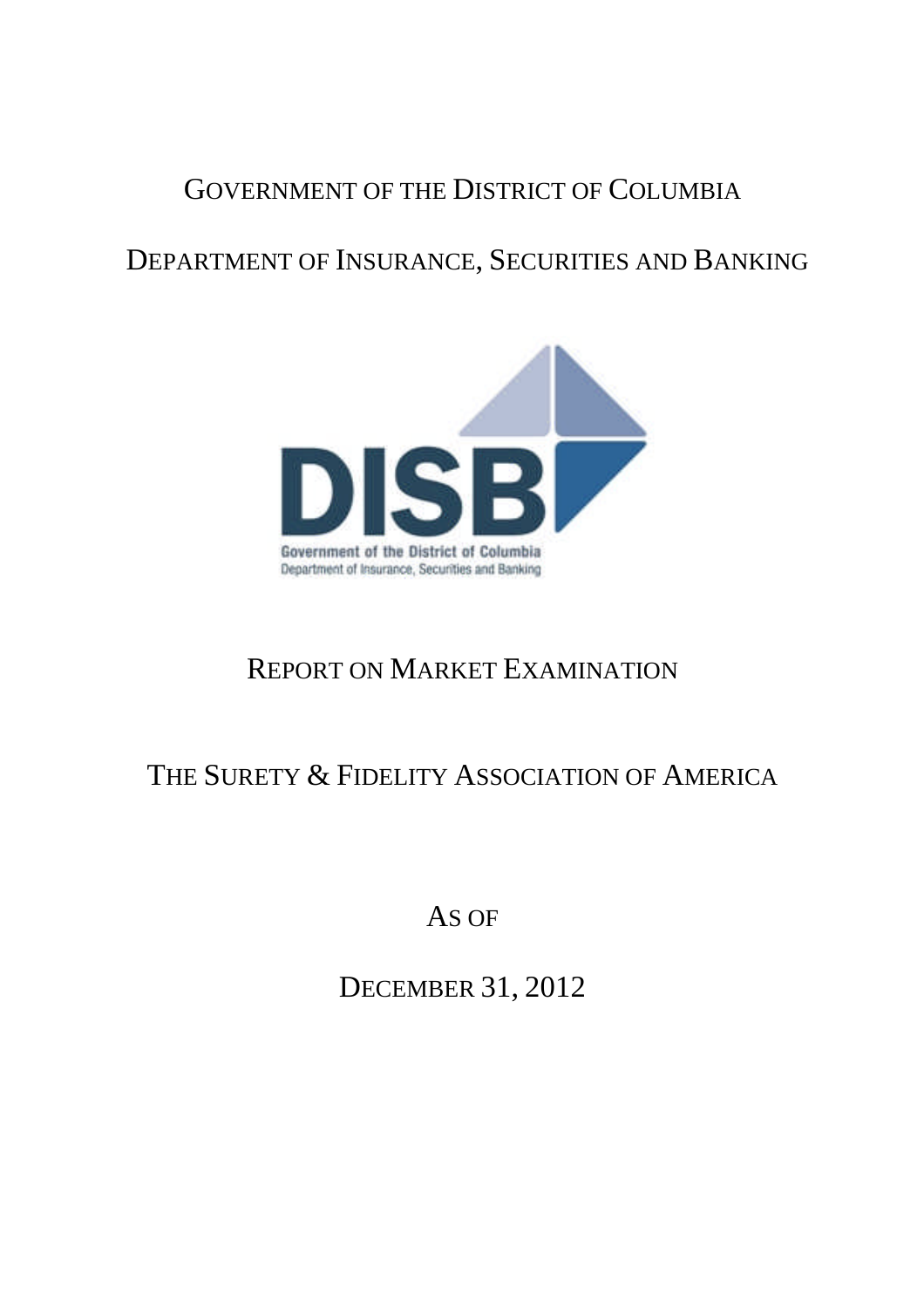## **Table of Contents**

# Page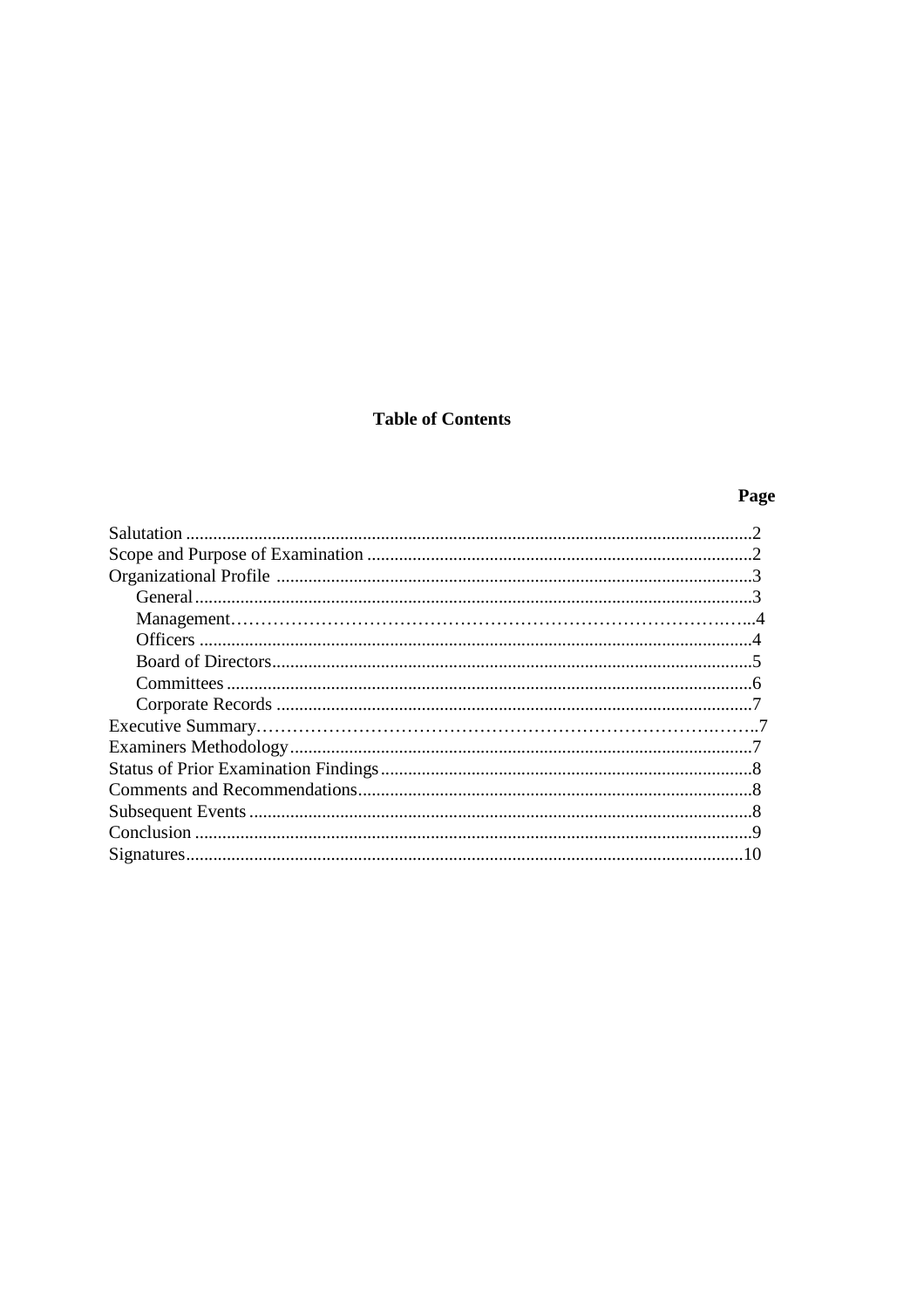Washington, D.C.

July 15, 2014

Honorable Chester McPherson Acting Commissioner Department of Insurance, Securities and Banking Government of the District of Columbia 810 First Street, NE, Suite 701 Washington, D.C. 20002

Dear Commissioner:

In accordance with Section 31-1402 of the District of Columbia Official Code, we have examined the market conduct condition and activities of

### **The Surety & Fidelity Association of America**

(Hereinafter called the Association) at its home office located at 1101 Connecticut Avenue, NW Suite 800, Washington, DC 20036, and the following Market Conduct Report on Examination is submitted.

### **PURPOSE AND SCOPE OF EXAMINATION**

A multi-state market examination (the "Examination" of The Surety & Fidelity Association of America ("Association" or "SFAA") was called for the period of January 1, 2006 to December 31, 2012. The Exam was conducted under the oversight of the Advisory Organization Oversight (C) Working Group of the National Association of Insurance Commissioners (NAIC). Washington, DC served as the lead state.

This Market Conduct examination, covering the period from January 1, 2006 to December 31, 2012, including any events noted occurring subsequent to December 31, 2012, was conducted under the association plan of the National Association of Insurance Commissioners (NAIC) by examiners of the District of Columbia Department of Insurance, Securities and Banking (the Department).

The last Market examination of the Company was a limited scope examination, covering the period from January 1, 2000 to December 31, 2005.

Our examination was conducted in accordance with examination policies and standards established by the District of Columbia Department of Insurance, Securities and Banking and Market Conduct procedures recommended by the NAIC; Specifically Chapters 16 and 25 and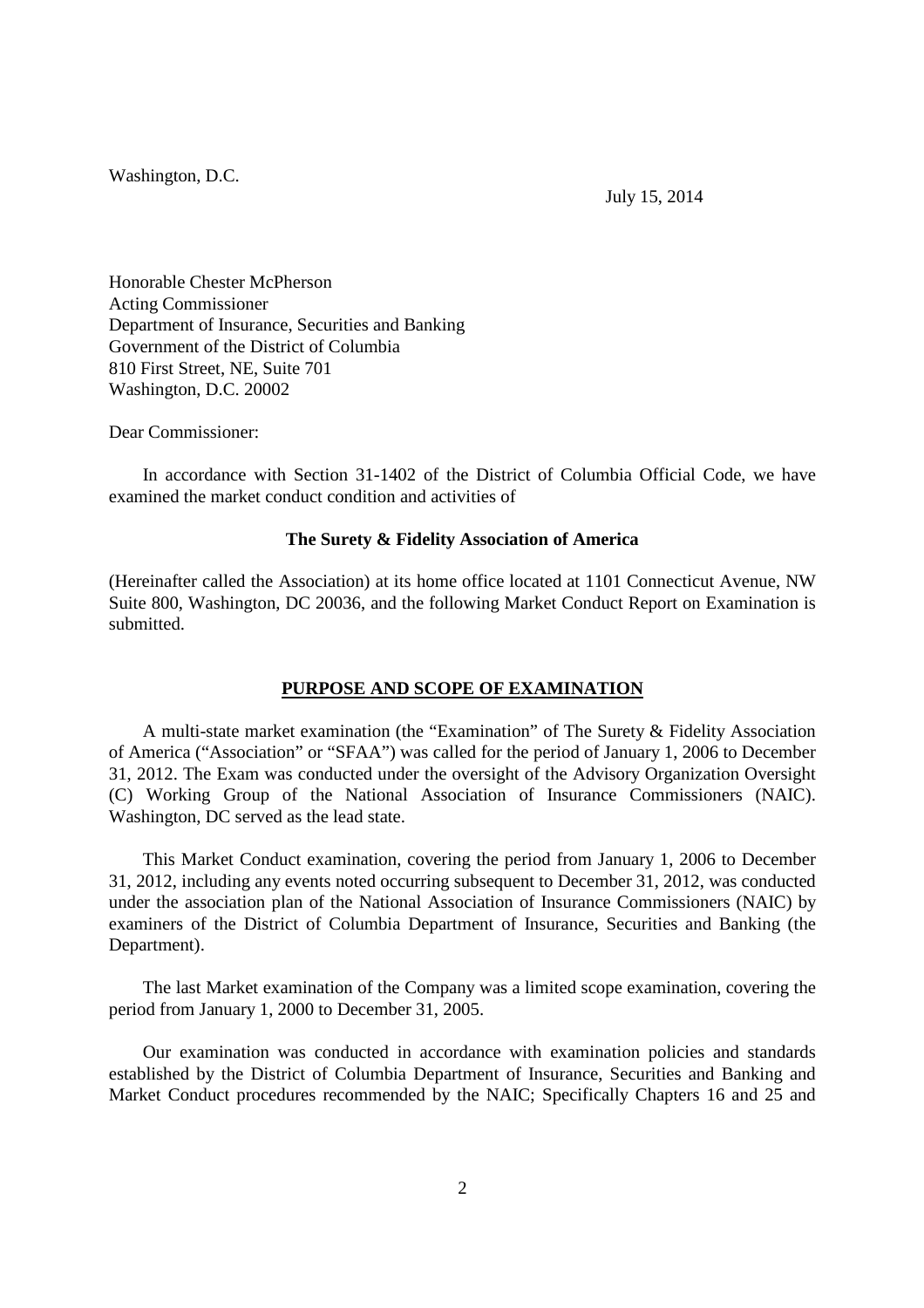Appendix F to Chapter 25 of the 2012 Market Regulation Handbook, and, accordingly, included such tests and procedures as we considered necessary in the circumstances.

Our examination included a review of the Company's business policies and practices, management and corporate matters, rules and regulations. In planning and conducting our examination, we gave consideration to the concepts of materiality and risk, and our examination efforts were directed accordingly. The report is by Exception.

One primary function of the Association is to create and file statistical plans that conform to insurance regulation standards. The Association has published two statistical plan manuals and is solely responsible for the development and modification of these plans. Member companies and groups and non-member statistical filers submit the statistical information required by plans directly to Insurance Services Office, Inc. (ISO) for processing, ISO's processing is not included in the scope of this examination.

The Association was financially audited annually by an independent public accounting firm. The firm expressed unqualified opinions on the Association's financial statements for calendar years 2006 through 2012. We placed substantial reliance on the audited financial statements for calendar years 2006 through 2012. We concentrated our examination efforts on the operations of the Association. We reviewed the Market Conduct Examination of ISO (Insurance Service Operations) and placed substantial reliance on those results.

### **ORGANIZATION PROFILE**

### General:

The Association is a voluntary, non-profit, incorporated association of companies engaged in the business of suretyship. It was organized in 1908 to encourage the development of forms and coverage with respect to fidelity, surety and guarantee bonds and forgery insurance and to provide a forum for the discussion of problems of common interest to its members as is more fully set forth in the bylaws.

On October 23, 1947, the Surety Association of America absorbed the personnel and rating functions of the Towner Rating Bureau, Inc. under an amended constitution that authorized the Association to operate as a rating and or advisory organization throughout the United States of America, its territories and possessions. All licenses issued to the Towner Rating Bureau either were transferred to or reissued in the name of The Surety Association of America.

The constitution was amended on June 6, 1996, to make the committee structure more flexible, to more clearly define eligibility to serve on the Board of Directors and to make gender and editorial changes to the document.

On May 3, 2002, the Association's Board of Directors voted to adopt a corporate form of organization. As a result, the Association formed a non-profit District of Columbia corporation.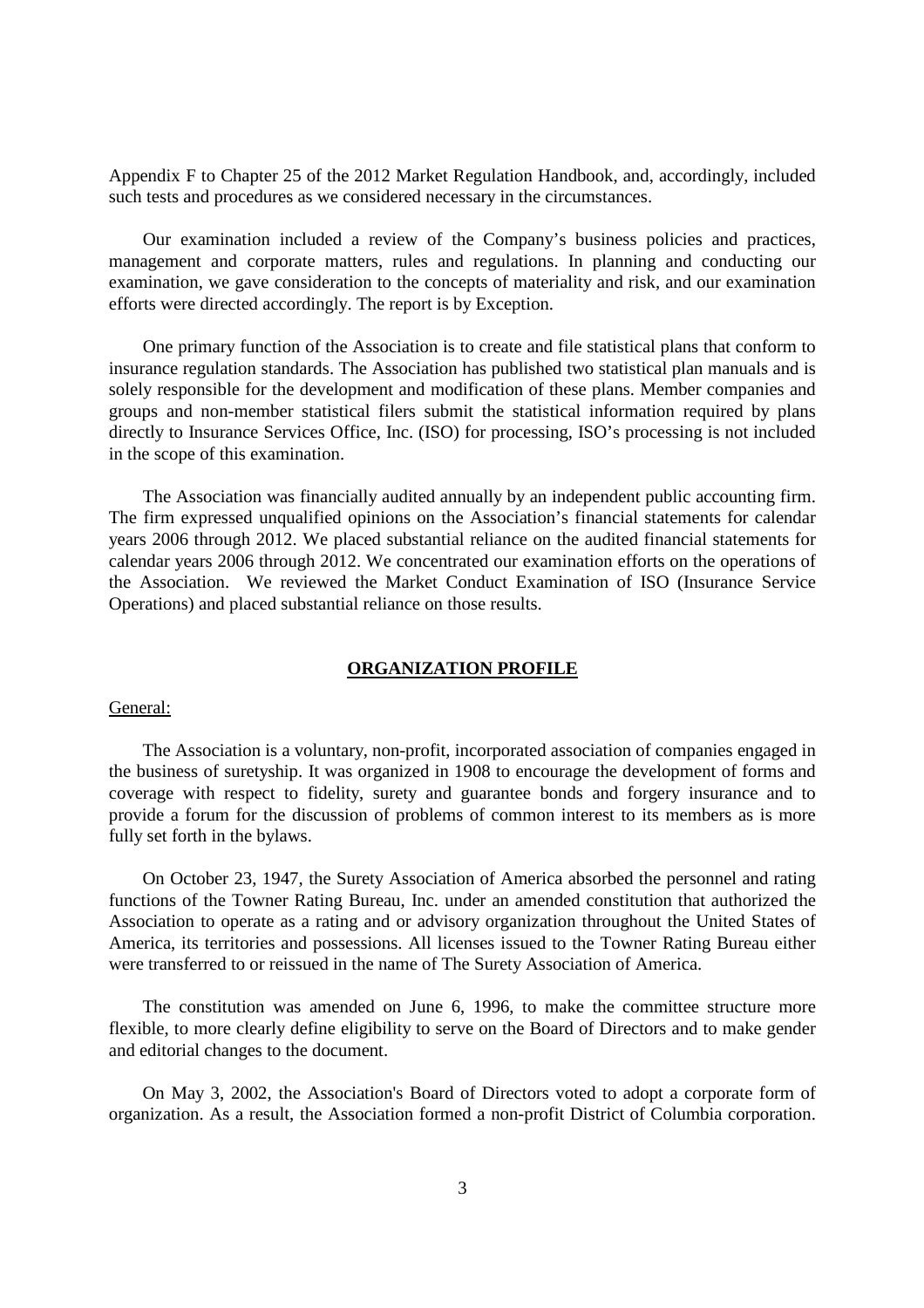The Surety Association of America drafted bylaws to replace the constitution of the unincorporated Association. At the annual meeting on May 12, 2005, the members voted in favor of an amendment to the bylaws to allow companies to withdraw only by giving notice of at least 90 days before the beginning of the Association's fiscal year.

On May 18, 2006, general membership of the Association voted to change the name of the Association from The Surety Association of America to The Surety & Fidelity Association of America (SFAA). The bylaws were amended to reflect the new name following the affirmative vote. The District of Columbia Department of Insurance, Securities and Banking approved the name change and issued a revised Certificate on May 26, 2006.

At the Surety & Fidelity Association of America Annual Meeting in May of 2005, President Lynn Schubert announced the formation of The Surety Foundation, a stand-alone educational organization that now serves as the vehicle to fund and administer such former SFAA activities as the Surety and Fidelity Industry Intern and Scholarship program, as well as develop and implement new educational and public service program initiatives.

In establishing this Foundation, the SFAA Board of Directors cited several advantages over continuing to run these programs through the Association. First, the Foundation is a  $501(c)(3)$ tax-exempt status and this status allows tax-deductible contributions to its programs by companies and individuals. Tax deductibility greatly increases the funding that would be available for these programs and, for example, allows the Foundation to expand the scope of the scholarship program beyond funding only minority students. Second, it allows specific scholarships to be designated by contributor, by geographic location, or by school - something that could not be done under the former SFAA arrangement. Third, it allows tax deductibility for endowments, memorial contributions and other gifts.

### Management:

The Company's Articles of Incorporation and Bylaws provide that the responsibility for the control and management of the affairs, property and interests of the Company is vested in its Board of Directors composed of not less than nine (9) and no more than eighteen (18) members who shall be elected annually by the members. The Bylaws provide that the officers of the Company shall consist of a President, a Secretary, a Treasurer, and such other officers, including a Chairman of the Board of Directors, and one or more Vice Presidents, as the Board of Directors may from time to time deem advisable. The Board of Directors shall elect the officers of the Company at the regular annual meeting of the Board following the annual meeting of the Members.

According to the Bylaws, at any meeting of the Board of Directors, the presence of a majority of the Directors then in office shall be necessary and sufficient to constitute a quorum for the transaction of business. The minutes of all meetings held during the period under statutory examination indicated that a quorum was obtained at all meetings of the Board of Directors during the period under examination.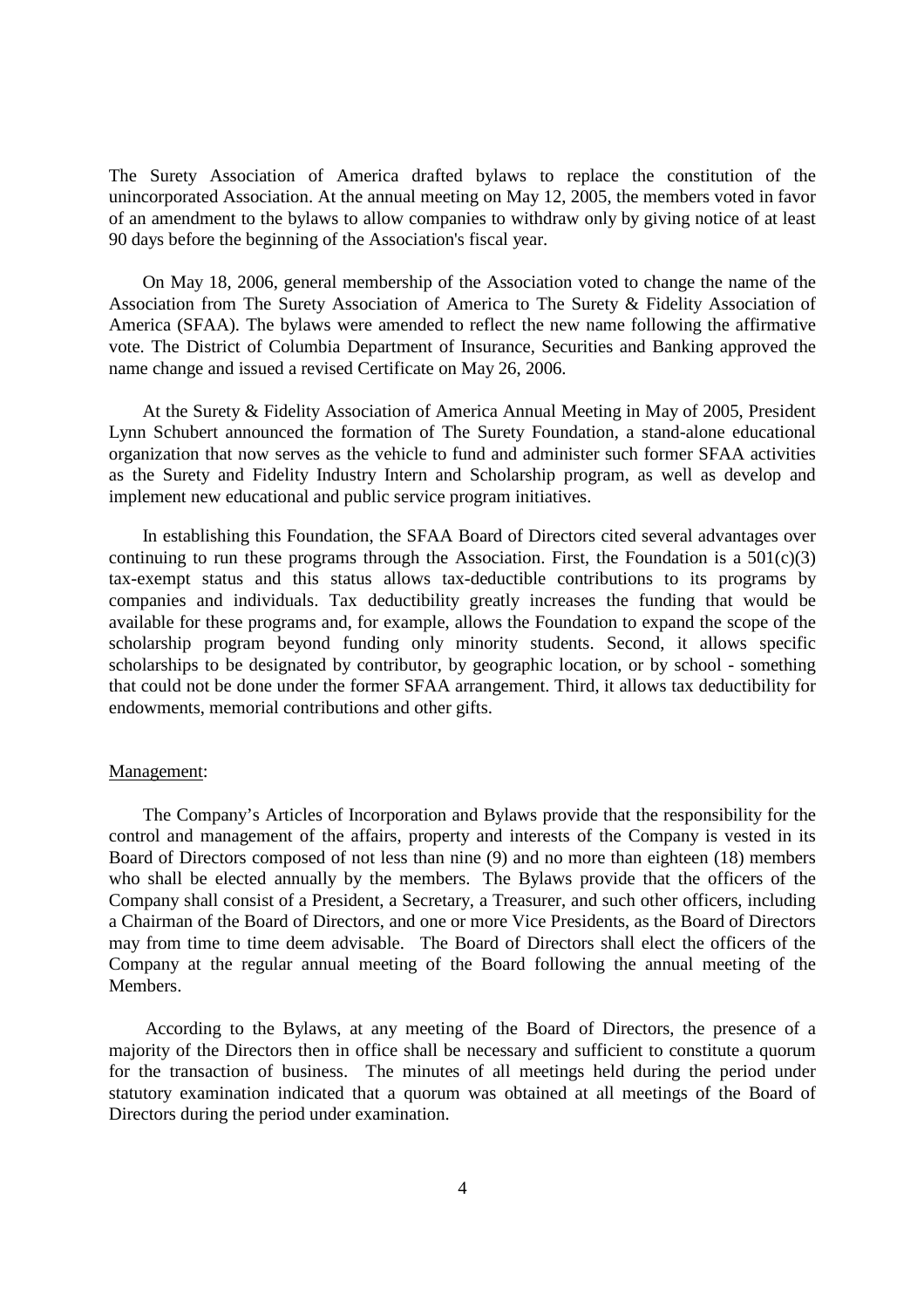| The officers of the Association as of December 31, 2012, were: |                                           |
|----------------------------------------------------------------|-------------------------------------------|
| Ms. Lynn M. Schubert,                                          | President                                 |
| Mr. Robert J. Duke,                                            | <b>General Counsel</b>                    |
| Ms. Lenore Marema,                                             | VP of Government Affairs                  |
| Ms. Joanne S. Brooks                                           | VP and Counsel                            |
| <b>Additional Officer Appointed as of May 2013:</b>            |                                           |
| Ms. Barbara Finnegan Reiff                                     | Director of Operations                    |
| Directors duly elected and serving:                            |                                           |
| BOARD MEMBERS 2013-2014                                        |                                           |
| Stephen M. Haney - Vice Chair                                  | Ace USA Group                             |
|                                                                | Division President - CUO Global Surety    |
| Rosemarie Bonelli                                              | <b>AIG Property Casualty</b>              |
|                                                                | <b>Senior Vice President</b>              |
| <b>Rick Ciullo</b>                                             | Chubb Group of Insurance Companies        |
|                                                                | <b>Chief Operating Officer</b>            |
| John F. Welch                                                  | <b>CNA Surety Group</b>                   |
|                                                                | President & CEO                           |
| Gary T Dunbar                                                  | <b>Great American Insurance Companies</b> |
|                                                                | Divisional President - Bond Division      |
| <b>Robert Thomas</b>                                           | Hanover Insurance Group                   |
|                                                                | President, Surety                         |
| <b>Ross Fisher</b>                                             | The Hartford Insurance Group              |
|                                                                | <b>Vice President</b>                     |
| Harry Crowell                                                  | Insco Dico Group                          |

Timothy Mikolajewski - Chair Liberty Mutual Group

Brian Beggs Main Street America Group

Alan Pavlic Old Republic Surety Group

Larry Taylor President Merchant's Bonding Company Group

5

President

Vice President - Bond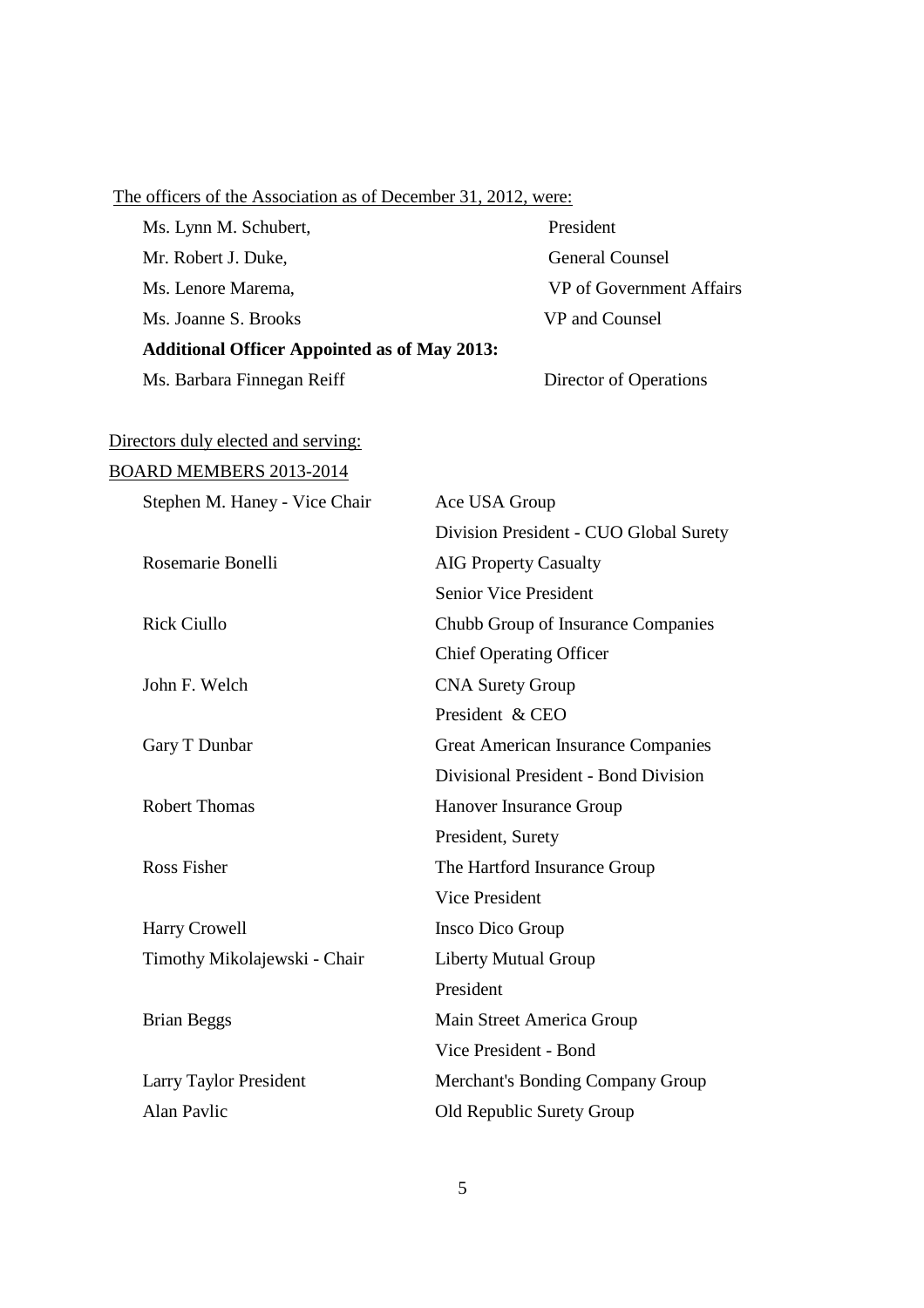|                                    | President/COO                                   |
|------------------------------------|-------------------------------------------------|
| John Knox                          | SureTec Insurance Company                       |
|                                    | President & CEO                                 |
| Thomas M. Kunkel                   | Travelers Companies, Inc. (The)                 |
|                                    | Immediate Past Chair, Ex Officio                |
|                                    | President & CEO - Bond & Financial Products     |
| Andrew Tuma                        | W.R. Berkley Corporation Group                  |
|                                    | President                                       |
| Dennis P. Baus                     | Westfield Group                                 |
|                                    | Regional Executive - Surety                     |
| Michael Bond                       | <b>Zurich Surety</b>                            |
|                                    | <b>Executive Vice President, Head of Surety</b> |
| <b>Reinsurance Representative:</b> |                                                 |
| William D. Cameron                 | <b>Arch Reinsurance</b>                         |
|                                    | <b>Director Surety</b>                          |

The By-laws provide that the officers of the Association shall consist of a President, a Secretary/Treasurer, and such other officers, including one or more Vice-Presidents. The officers shall be elected by the Board of Directors and shall serve until his/her successor is duly elected and qualified or the officer is removed.

### **Committees**:

Executive Board Committee Actuarial Advisory Committee Bail Bond Advisory Committee Commercial Surety Advisory Committee Communications Advisory Committee Contract Bonds Advisory Committee Corporate Counsel Advisory Committee Diversity & Human Resources Advisory Committee eBusiness Advisory Committee Fidelity Advisory Committee Fidelity Claims Advisory Committee Government Affairs Advisory Committee International Advisory Committee Statistical Advisory Committee Surety Claims Advisory Committee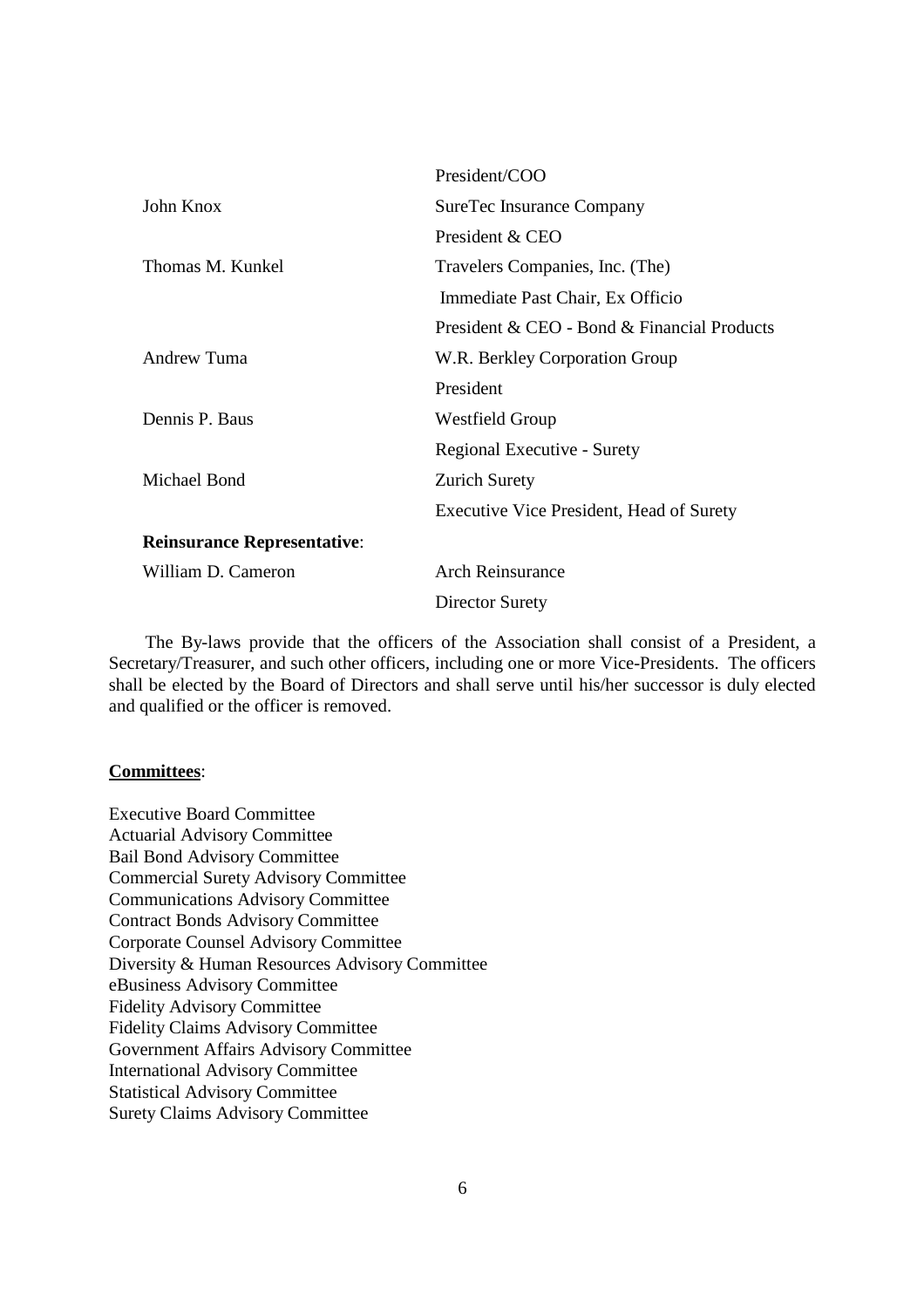The Committees provide advice to the Board of Directors, and the Executive Board Committee and Board operate in an oversight function ensuring that the Association and Foundation are operating within the structure and parameters of the Entities. There were no exceptions noted in the examination.

### Corporate Records:

We reviewed the minutes of the meetings of the board of directors for the period under examination as well as select committees. Based on our review, it appeared that the minutes documented the Association's significant transactions and events, and that the directors approved those transactions and events.

The association has programs to assist the gathering and formulation of the loss information and filing for members at their requests. Our review did not disclose any significant deficiencies in these records.

### **EXECUTIVE SUMMARY**

The Association serves its nationwide members as a statistical agent that collects and reports loss experience, a rating bureau, which develops aggregate loss costs for us by member companies, and a trade organization. In the Associations' mission statement strategies, it identifies the following objectives for its member companies:

- 1. Establishing positions and policies on fidelity and surety issues;
- 2. Taking a leadership role in cooperation with related trade associations in directing and coordinating industry legislative and regulatory activities;
- 3. Acting as a statistical agent and providing assistance to its members in the development of rules, procedures, risk classifications and loss costs for fidelity and surety bonds;
- 4. Acting as a clearinghouse of information, educating, informing and providing services to its members and the general public to promote the value and use of fidelity and surety bonds.

The loss cost development process is designed to gather industry-wide data and aggregate and disseminate loss information and expenses. The statistical component of the loss cost development process is to assure the public of fairness for rates ultimately developed and charged by members of the Association that opt to use the Association's loss costs when submitting filings with insurance departments.

The scope of the Examination focused on reviewing and testing of the Association's processes and procedures during the examination period, including but not limited to: operations and management; statistical plans; regulatory licenses or other authorization; data receipt and controls; report submissions to regulators; and other data requests as well as compliance with Chapter 25 and its appendix F of the Handbook.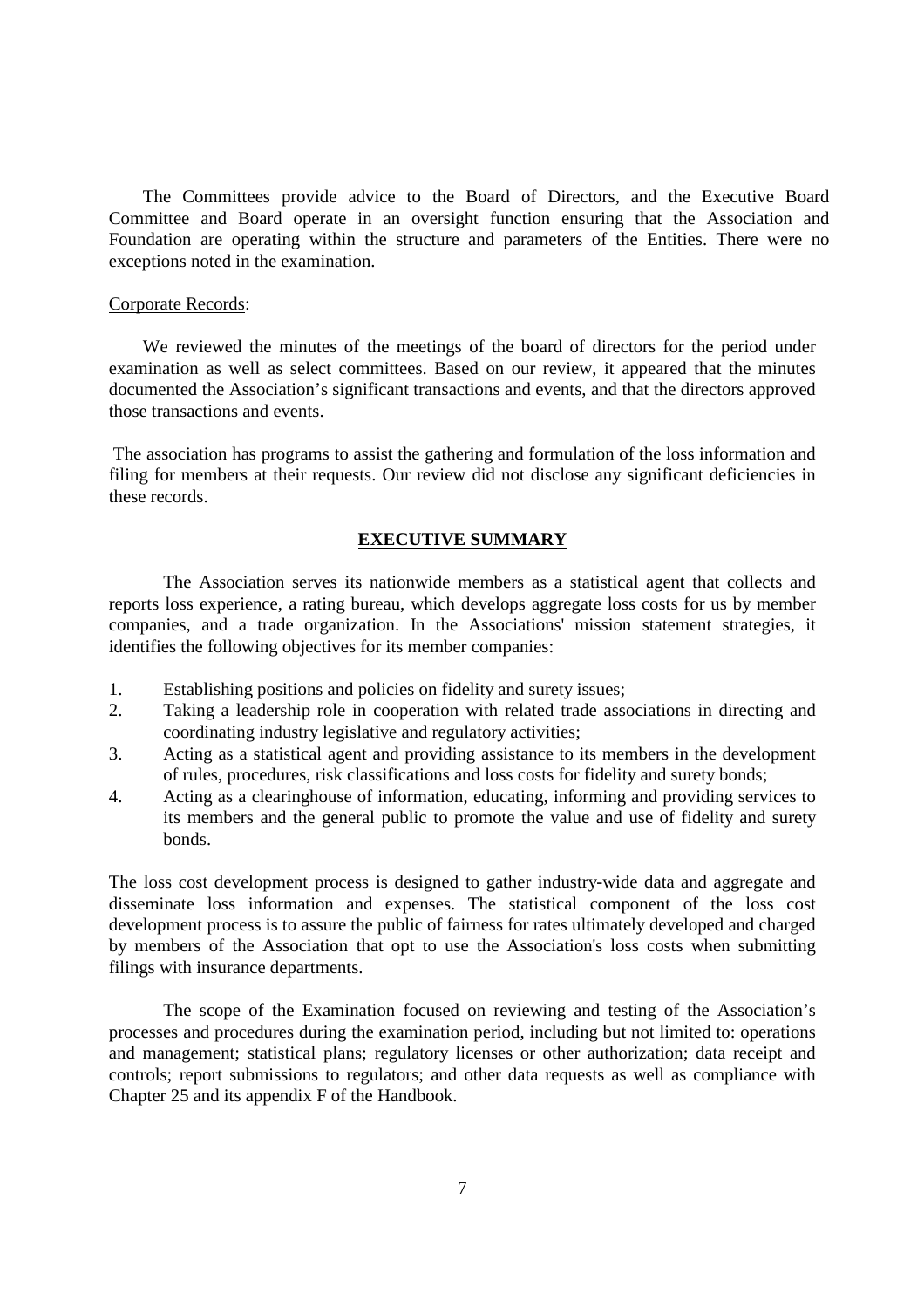The Association uses another advisory organization for the gathering and organization of data, Insurance Service Offices Inc. (ISO). ISO had a Market Conduct examination completed as of December 31, 2011. The Examiner placed substantial reliance on the results of that examination.

The Examiner prepared an examination work plan using the relevant guidance and standards of the Market Regulation Handbook to confirm that the Organization utilizes consistent procedures for each jurisdiction it operates unless statutory regulation dictates certain other procedures.

### **STATUS OF PRIOR EXAMINATION FINDINGS**

Our examination included a review to determine the current status of the recommendation made in our preceding Report on Examination, which covered the period from January 1, 2000 to December 31, 2005.

During our current examination, none of the recommendations made in our prior Report on Examination were repeated.

### **EXAMINERS METHODOLOGY**

The Examiner conducted interviews with SFAA Officers and Employees. In Addition documentation was reviewed and on site walkthroughs were conducted. This included a high level review of the Associations IT infrastructure and controls consistent with Chapter 25 and Appendix F of Chapter 25.

The Association operates under the stewardship of committees that perform an oversight function. The Committees are very active and submit reports (minutes) to the Executive Board. The examiner reviewed those minutes and found no items of material importance.

Information requests were submitted during the exam and were promptly replied to. No findings were noted during the exam.

### **SUMMARY OF VIOLATIONS**

No violations were identified in this report.

### **SUBSEQUENT EVENTS**

There were no significant events noted.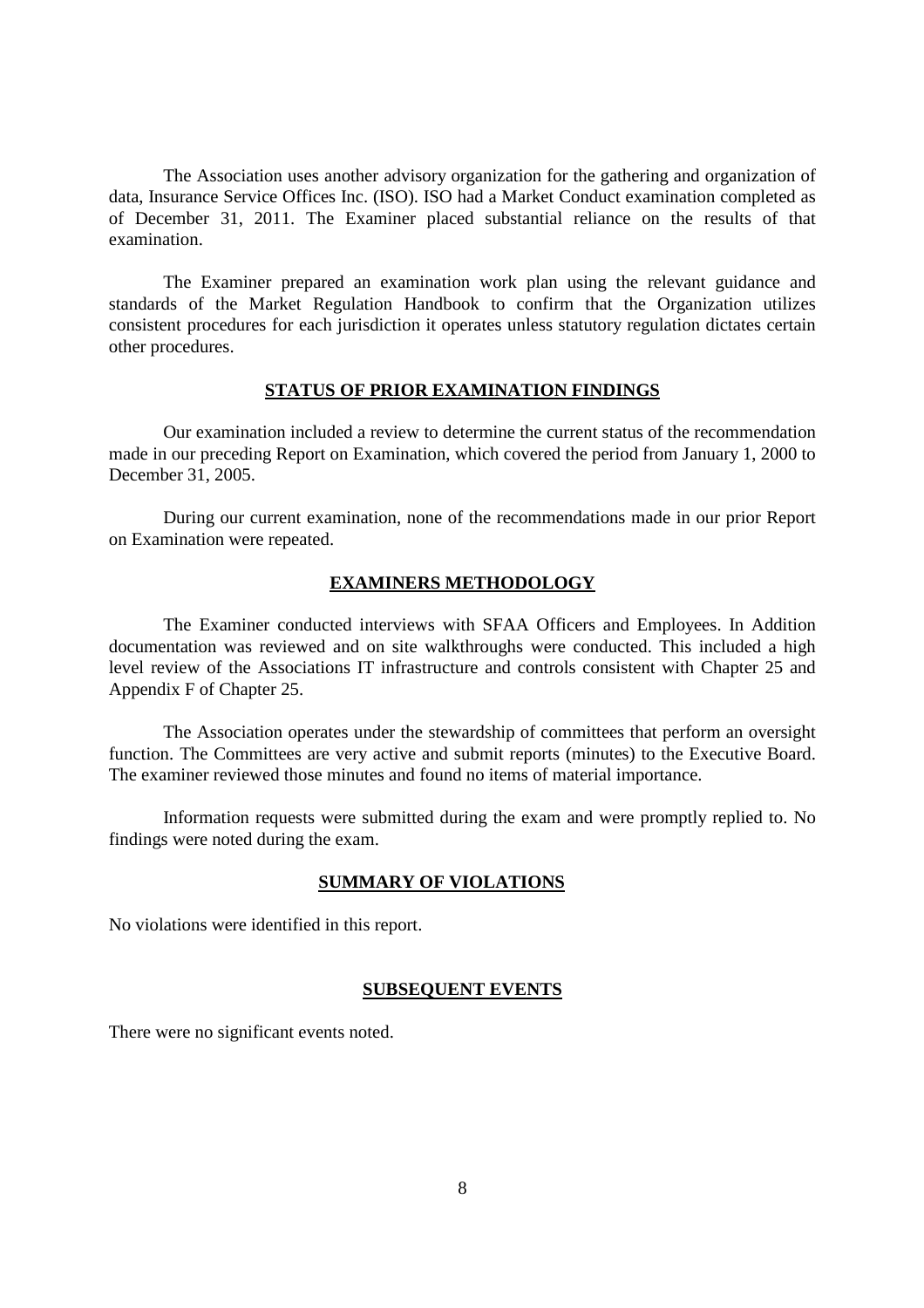### **CONCLUSION**

The advisory organization examination is a review of the Association's systems, operations and management for the collection and reporting of statistical data, preparation of loss cost filings and rule and form filings. The purpose is to verify that adequate statistical plans are maintained in accordance with DC Official Code §§31-2707 and 31-2708, check the validity of the systems in place, the internal procedures for preparing rate/loss costs reviews and submissions to insurance departments and companies, including the timeliness and quality of the response. The advisory organization examination is not an examination of the accuracy of the underlying company data reported to the Association. The main purpose of the examination is to look at what the advisory organization does with the data it collects, compiles and reports to the Department of Insurance,

During the Examination nothing of a material nature or any exceptions were noted.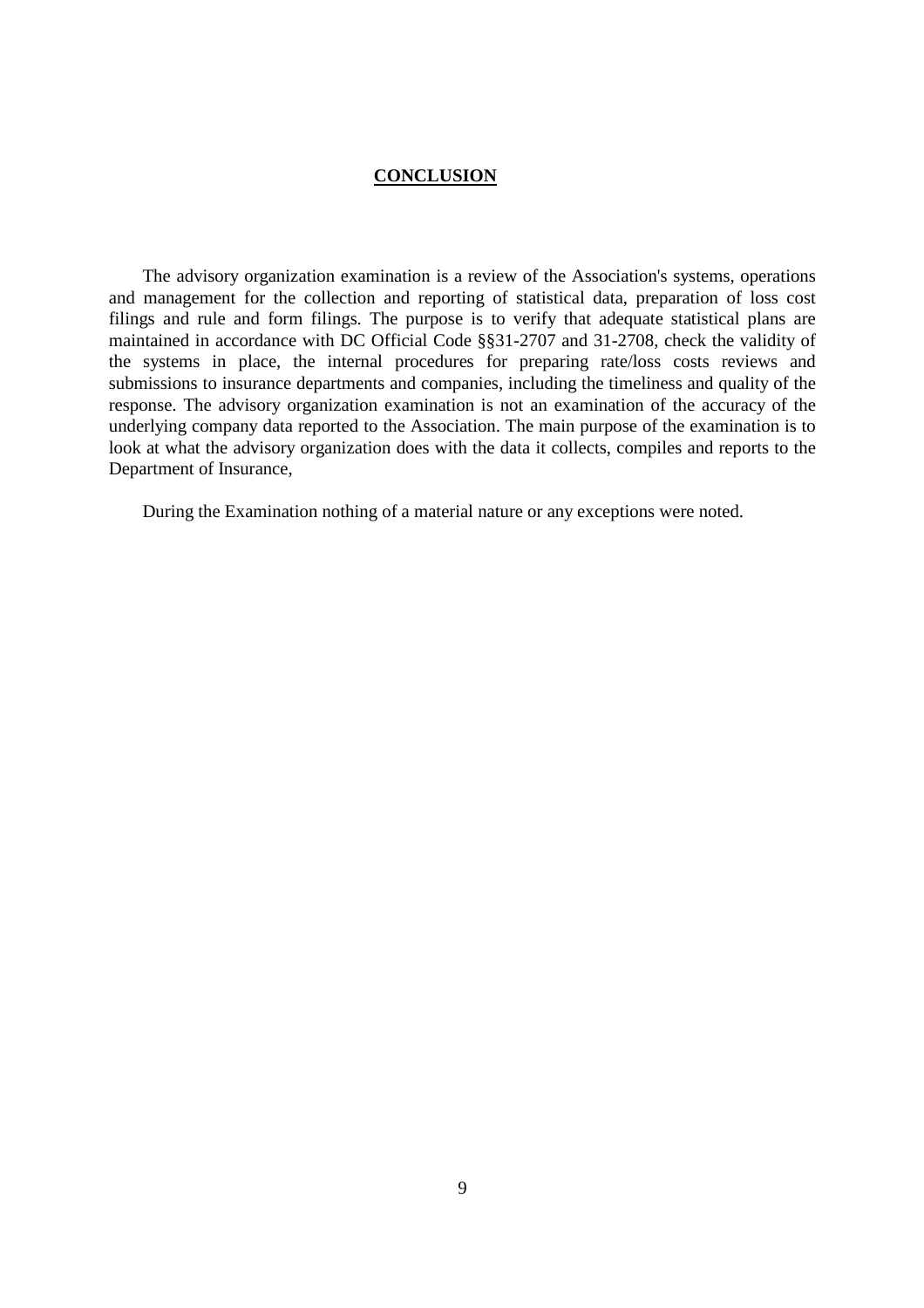### SIGNATURES

Respectfully submitted,

 $20$ 

yan JK. GAA, CFE Examiner-In-Charge District of Columbia Department of Insurance, Securities and Banking

 $\mathbf{V}$ 

Nathaniel Kevin Brown CPA, CFE Chief Examiner District of Columbia Department of Insurance, Securities and Banking